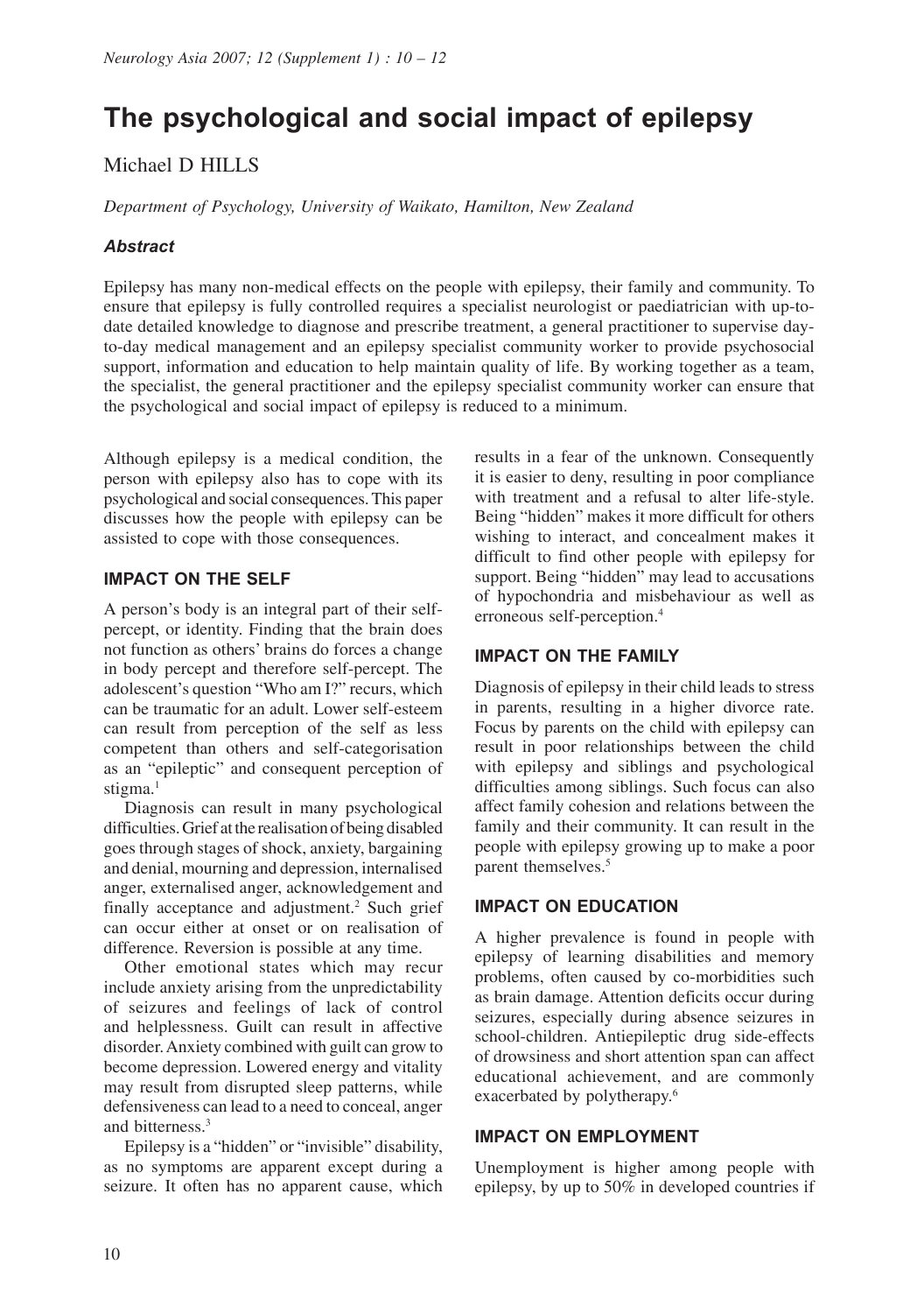seizures are not fully controlled and up to 100% in developing countries. This can be caused by employer prejudice resulting from stigma and a lack of information, a belief that machinery should be avoided by the people with epilepsy, inability to drive, or poorer academic achievement. Disclosure to an employer is therefore a difficult decision. Unemployment commonly results in a lower **SES**, lower self-esteem, lessened well-being and a lower quality of life.7,8

# **IMPACT ON SOCIAL RELATIONSHIIPS**

Social isolation and poor social adaptation can result from perceived stigma or over-dependency caused by parental overprotection. The people with epilepsy also often fears embarrassment by a seizure, causing reluctance to engage in social interaction, with concomitantly low selfesteem and academic under-achievement. These can result in a shrunken support network, fewer friends, a lower likelihood of marriage and greater likelihood of anti-social behaviour.<sup>2</sup>

# **IMPACT ON SEXUAL RELATIONSHIPS**

Satisfactory relations with the other sex require self-esteem. Low self-esteem in a people with epilepsy can result in failure to establish good sexual relationships. Brain damage and/or antiepileptic drugs may also result in anhedonia. Head injury may result in reduced libido and erectile dysfunction. Inadequate sexual functioning may result in depression, marital distress or self-aversion.<sup>9,10</sup>

#### **IMPACT ON WOMEN**

Epilepsy causes unique problems for women. Seizure frequency and severity can be exacerbated by menstrual hormonal changes. Women with epilepsy often experience anxieties concerning children. Doubts about seizures being triggered by labour, their ability to care for their child, the possibility of inheritance of epilepsy and birth defects are compounded by fears about antiepileptic drug side effects and the mother's ability to be a good role model during childrearing.<sup>11</sup>

#### **IMPACT ON QUALITY OF LIFE**

Quality of life is "the degree to which a person's cognitive, emotional, social and spiritual experience of life is positive". Quality of life for a people with epilepsy can be reduced by higher physical morbidity rates, seizure-related accidents,

antiepileptic drug side effects, more social withdrawal, increased social isolation, poorer sexual relationships, and lower marriage rates. Quality of life for the people with epilepsy may also be reduced by higher psychological morbidity rates, anxiety and depression, lower self-esteem, increased helplessness, defensive aggressiveness, poorer educational achievement and higher unemployment or under-employment.<sup>12</sup>

# **SOLUTIONS**

To cope with epilepsy, the people with epilepsy needs information and psychological and social support. The physician can supply some of each, but not as much as is needed, nor for the weeks, months and years over which they are needed. The physician should therefore refer a people with epilepsy to an epilepsy specialist nurse, a psychologist a psychiatrist or an epilepsy specialist community worker. The epilepsy specialist community worker can provide support, be an informed, empathetic listener, alleviate fear of the unknown, encourage compliance, and provide information to the people with epilepsy, their family and the community. The epilepsy specialist community worker can also facilitate the establishment of contacts and self-help groups to boost self-esteem and confidence. Moreover the epilepsy specialist community worker can provide information about epilepsy, available drugs, alternative approaches to control, the local medical scene, benefits and other available assistance and employment. The epilepsy specialist community worker can also help the people with epilepsy in thinking about whether or not to disclose, local regulations for driving, insurance, and in contacting other people with epilepsy. They can advocate, assist the people with epilepsy to communicate with the clinician and train the patient in reporting seizure activity and drug efficacy and side effects. The epilepsy specialist community worker can follow up clinical advice to ensure compliance and assist in communicating with employers, officials and others having power in the life of the people with epilepsy, such as members of the family.13,14

#### **REFERENCES**

- 1. Wright BA. Physical disability a psychosocial approach. 2nd ed. New York: Harper Row, 1983: 116-56, 217-44.
- 2. Buchanan N. Understanding epilepsy: what it is and how it can affect your life. New ed. Sydney: Simon Schuster, 2002: 102-19.
- 3. Mendez M. Disorders of mood and affect in epilepsy.